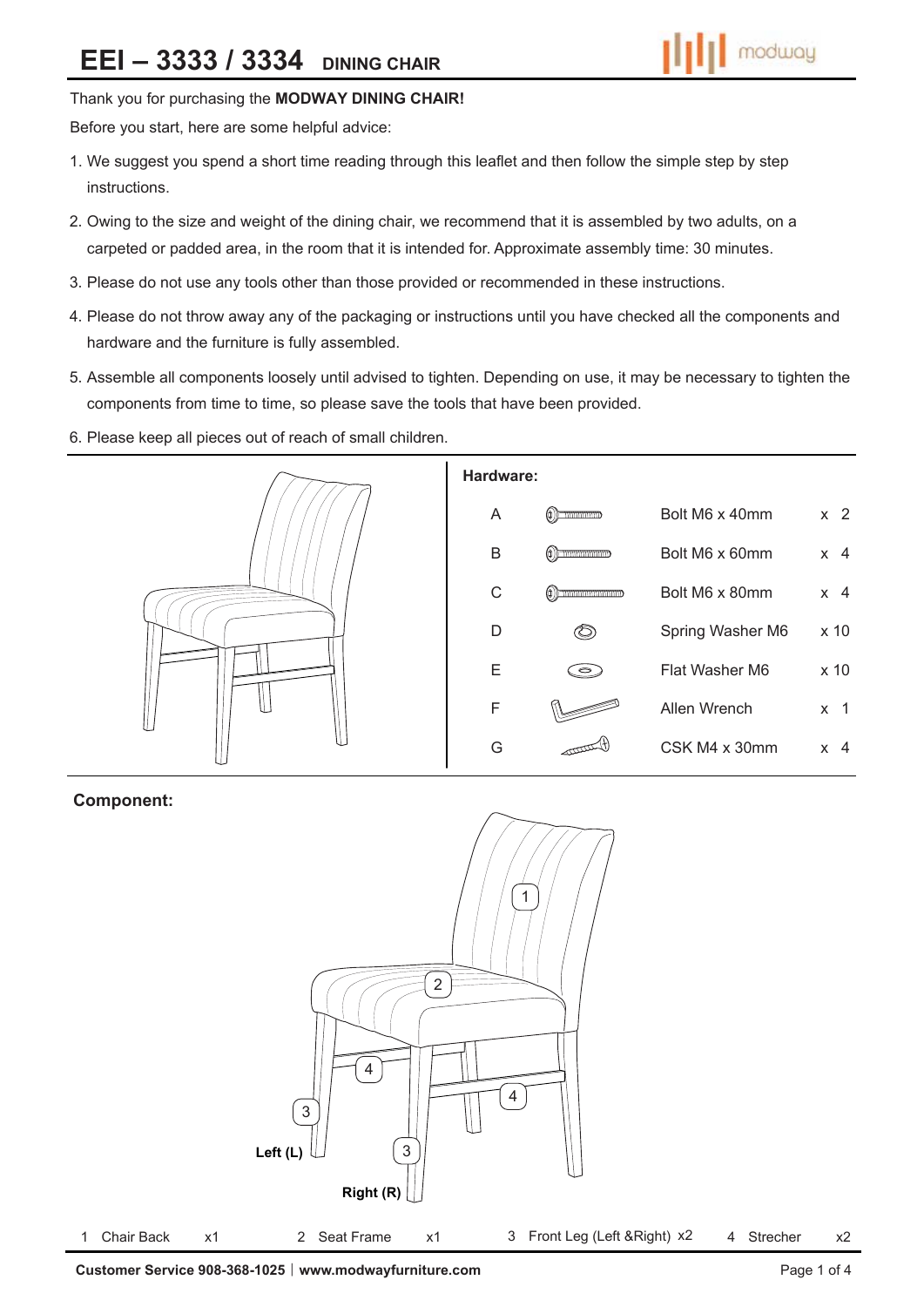#### **STEP 1:**

Please put **Chair Back (1)** upside down on a carpeted or padded area.

Then open the black fabric which is attached by the Velcro from back to front on the bottom of the **Seat Frame (2)**. The inside of the **Seat Frame (2)** will now be visible.

Attach **Seat Frame (2)** to **Chair Back (1)** by using 2 pieces of **Bolt (A)**, 2 pieces of **Spring Washer (D)** and 2 pieces of **Flat Washer (E)** as shown.

Do not fully tighten **Bolt (A)** at this step.



#### **STEP 2:**

Attach **Seat Frame (2)** to **Chair Back (1)** by 4 pieces of **Bolt (C),** 4 pieces of **Spring Washer (D)** and 4 pieces of **Flat Washer** 

**(E**) as shown.

 $\circledcirc$ 

Do not fully tighten **Bolts (C)** at this step also.

 $\circledcirc$ 



| ` x 4 | x 4 |  |
|-------|-----|--|

Hardware & Tool required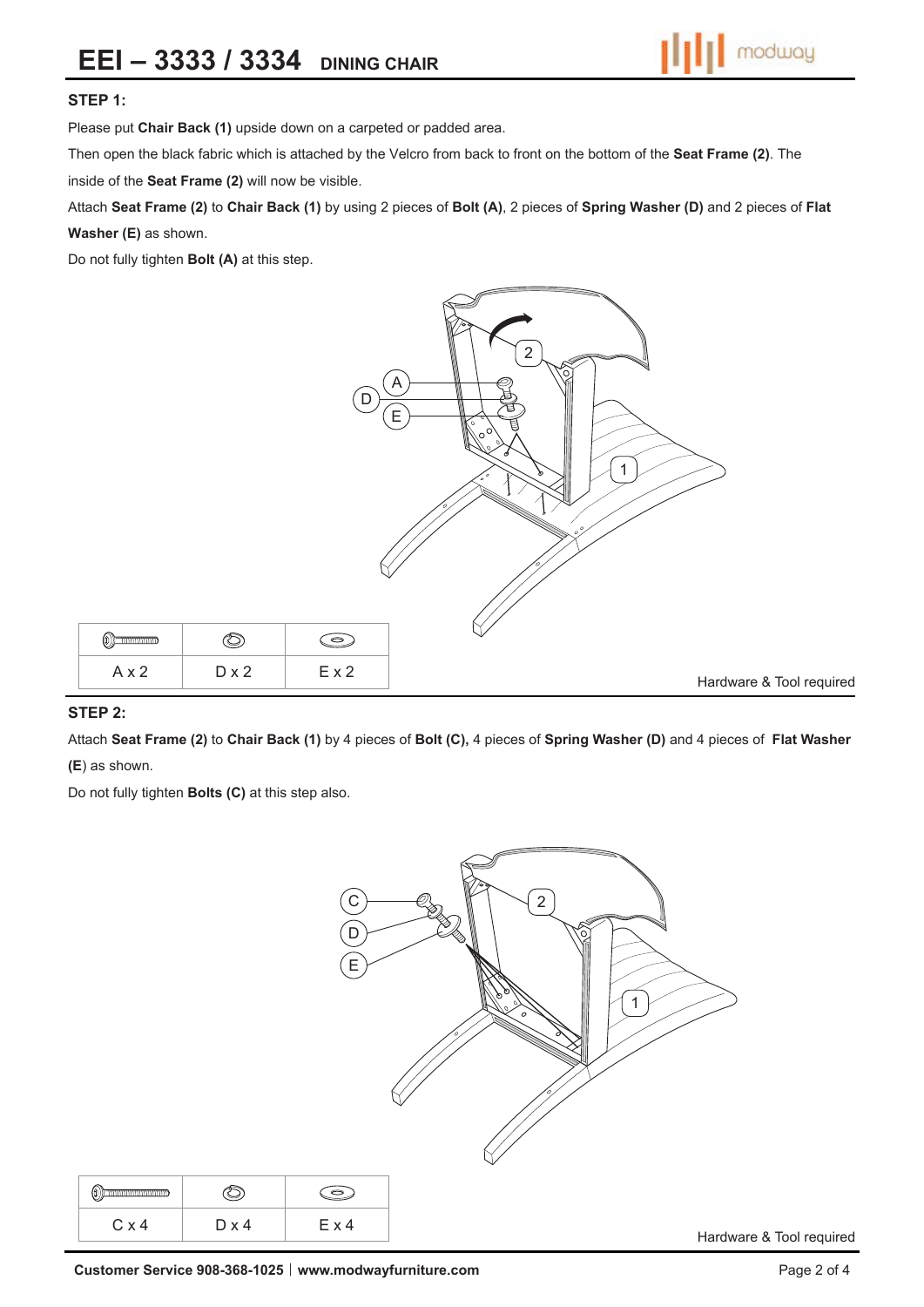

#### **STEP 3:**

Insert **Stretcher (4)** into the upper hole on the bottom of **Front Leg (3)** and **Seat Frame (2)** as shown.

Insert 1 piece of **Front Leg (3)** into the upper hole on the bottom of **Seat Frame (2)** as shown.

Attach by 2 pieces of **Bolt (B)**, 2 pieces of **Spring Washer (D)** and 2 piece of **Flat Washer (E)** as shown.

Repeat the same steps for **Front Leg (3)**.

Do not fully tighten **Bolts (B)** for either leg.



# **STEP 4:**

**WWDFKSLHFHRCSK M4 (G) to the Stretcher (4) to Chair Back (1) anX Front Leg (3)<sup>\*</sup>** 

Fedeat gtedg to the other giXe o<sub>Z</sub> the Stretcher'



|  | ÷х<br>4 |  |
|--|---------|--|

 $\sim$ 

Hardware & Tool required